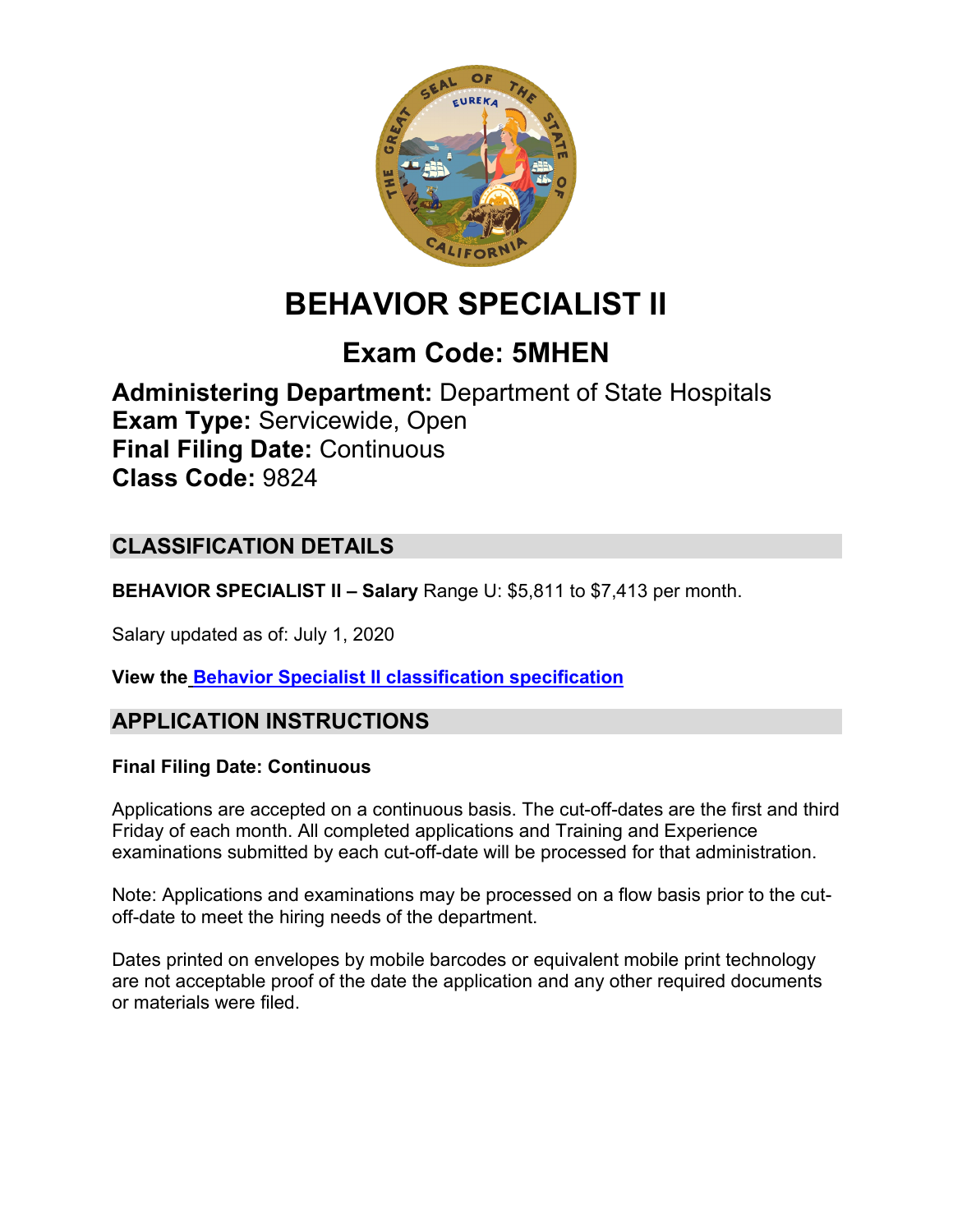#### **Who Should Apply**:

Applicants who meet the Minimum Qualifications as stated on this bulletin may apply for and take this examination. Once you have taken this examination, you may not retake it for **six (6)** months.

Unless otherwise stated on this bulletin, you must meet the Minimum Qualifications by the Final Filing Date or cut-off-date stated above.

#### **How to Apply**:

Applicants are required to submit Transcripts with qualifying units as specified, and an [Examination Application \(STD 678\),](https://jobs.ca.gov/pdf/std678.pdf) found at [www.calcareers.ca.gov,](http://www.calcareers.ca.gov/) either by mail, in person, or via email to the address listed below.

Once your Transcripts and application have been submitted, you must complete the **Training and Experience (T&E)** following the instructions below under, **Taking the Examination.**

Examination Services staff will screen each application. Applicants meeting the minimum qualifications will be admitted into the examination. **Applicants must submit the STD. 678 as well as the T&E. Failure to do so will result in a delay in the examination process.**

**The preferred method to apply is by emailing your Transcripts and STD 678 to:**

**[BehaviorSpecialistII@dsh.ca.gov](mailto:BehaviorSpecialistII@dsh.ca.gov)** 

#### **Electronic signatures are acceptable.**

Indicate the Classification on your Examination Application (STD 678).

You may apply by mail or in person to:

Department of State Hospitals – Sacramento Attn: Selection Services Unit MS-14 1215 O Street Sacramento, CA 95814

In person hours: Monday through Friday, 8am to 5pm (excluding State holidays)

#### **Special Testing Arrangements:**

If you require assistance or alternative testing arrangements due to a disability, please contact the testing department listed in the Contact Information section of this bulletin.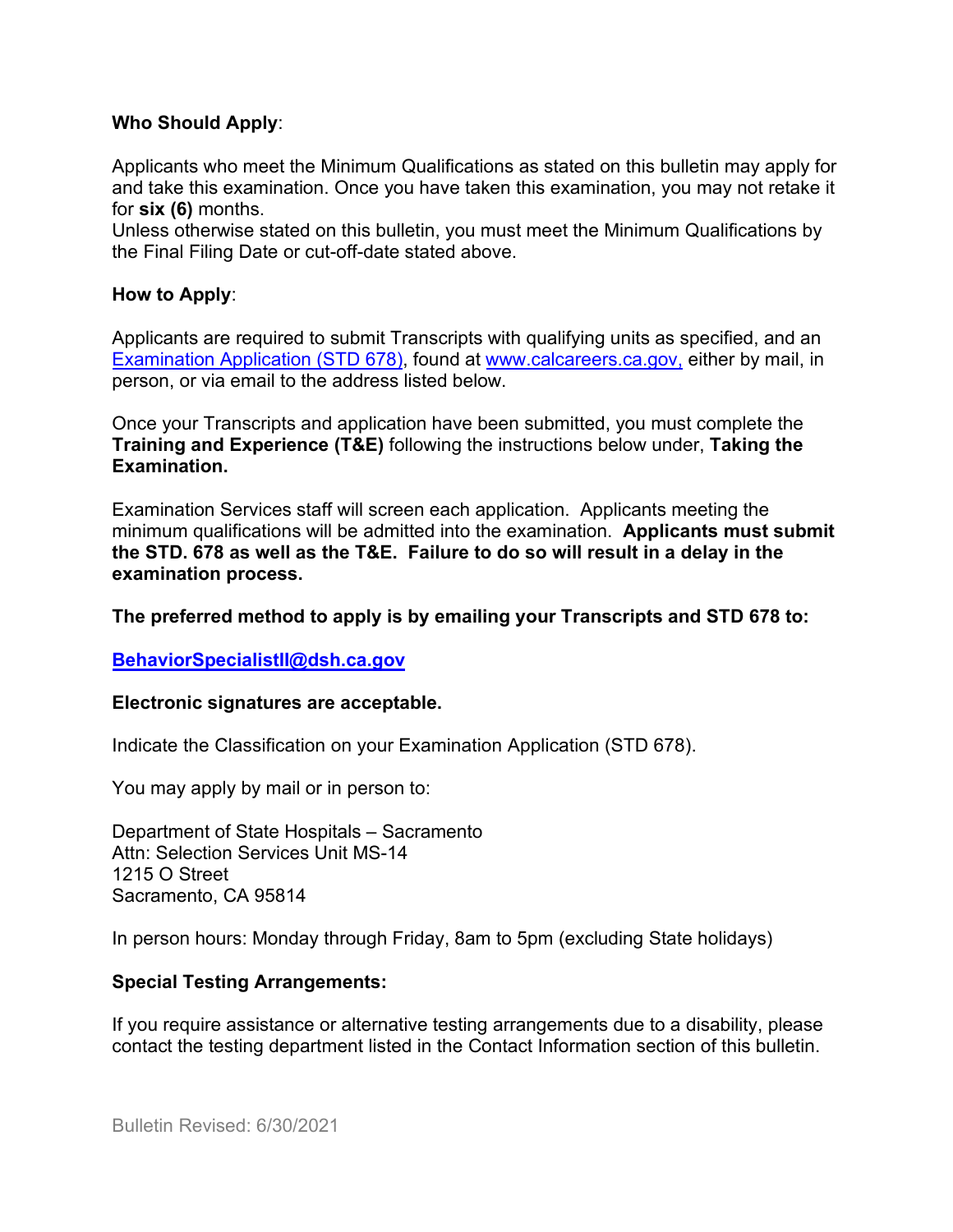#### **MINIMUM QUALIFICATIONS**

All applicants must meet the education and/or experience requirements as stated on this exam bulletin to be accepted into the examination. Part-time or full-time jobs, regardless of whether paid or volunteer positions, and inside or outside California state service will count toward experience.

Experience: Two years of experience in the California state service performing the duties of a Behavior Specialist I or two years of experience designing, implementing, and monitoring behavioral services in a human service setting.

#### **AND**

Education: Possession of a master of arts or science degree in a human services field (which may include, but is not limited to, education, psychology, counseling, behavior analysis, social work, or rehabilitation) from an institution of higher education, fully accredited by a regional accrediting body, which includes a minimum of 24 semester units in applied behavior analysis (including basic principles and applications in applied settings, ethics, data collection, and analysis).

## **ADDITIONAL DESIRABLE QUALIFICATIONS**

Current certification (or eligibility for certification) as a Behavior Analyst by the National Behavior Analyst Certification Board.

## **SPECIAL PERSONAL CHARACTERISTICS**

Objective and sympathetic understanding of the developmentally disabled; tolerance; tact; and emotional stability.

## **DRUG TESTING REQUIREMENT**

Applicants for positions in these classes are required to pass a drug-screening test. Testing of current employees who are applicants in an examination or who are transferring is permitted only if the person does not have a current appointment to a class for which drug testing is a requirement.

## **POSITION DESCRIPTION**

In a State developmental center or any other State-operated facility of the Department of Developmental Services, under supervision and the clinical lead and direction of a Psychologist with competence in applied behavior analysis, the incumbent performs duties of an average degree of difficulty as follows: as a member of the interdisciplinary team, implements behavioral services with difficult clients; collects data, which includes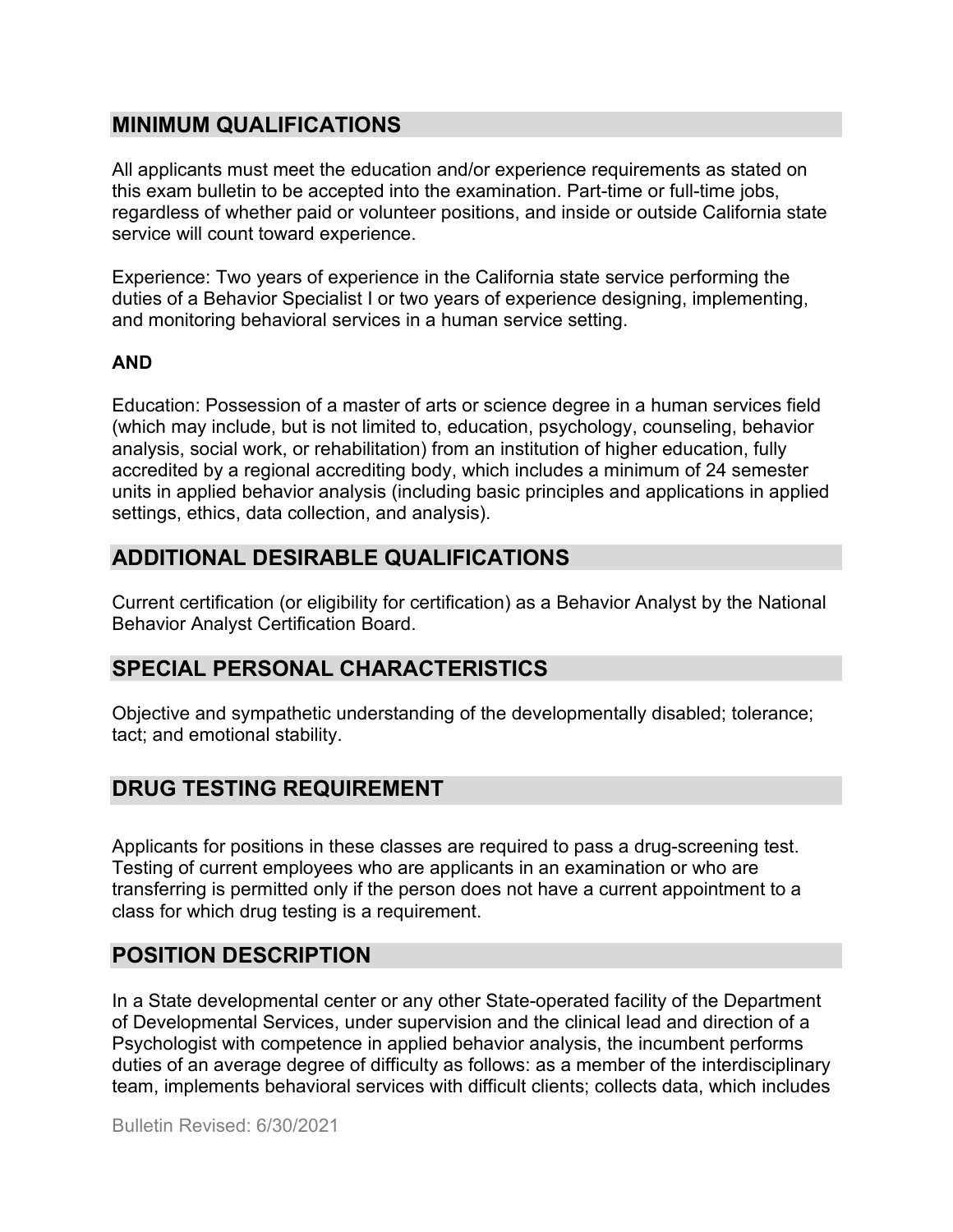data for behavioral assessments ("functional analyses") and reliability; assists in providing on-site staff training in behavioral programs; and teaches clients new adaptive skills to replace challenging behavior.

#### **EXAMINATION SCOPE**

This examination consists of the following components:

**Training and Experience Evaluation –** Weighted 100% of the final score. The examination will consist solely of a **Training and Experience Evaluation.** To obtain a position on the eligible list, a minimum score of 70% must be received.

In addition to evaluating applicants' relative knowledge, skills, and ability, as demonstrated by quality and breadth of education and/or experience, emphasis in each exam component will be measuring competitively, relative job demands, each applicant's:

#### **Knowledge of:**

- 1. Knowledge of basic principles of applied behavior analysis.
- 2. Knowledge of ethical considerations regarding behavior modification.
- 3. Knowledge of behavioral assessment and procedures to increase and decrease behavior
- 4. Knowledge of managing behavioral emergencies.
- 5. Knowledge of basic types and characteristics of developmental disabilities.
- 6. Knowledge of organizational structure of state hospitals and the respective roles and responsibilities of staff.
- 7. Knowledge of laws and regulations relevant to behavioral programming, which includes the use of restrictive procedures.
- 8. Knowledge of methods of defining and measuring behavior.
- 9. Knowledge of collecting and displaying data.
- 10.Knowledge of methods to promote behavioral generalization and maintenance.

#### **Ability to:**

- 1. Ability to develop cooperative and harmonious relationships with direct care staff and others.
- 2. Ability to work effectively within an interdisciplinary team model.
- 3. Ability to analyze situations accurately and take effective action.
- 4. Ability to communicate effectively.
- 5. Ability to provide support services to clients in home and training sites.
- 6. Ability to analyze complex behavior.
- 7. Ability to work with professional personnel to coordinate effective behavioral services.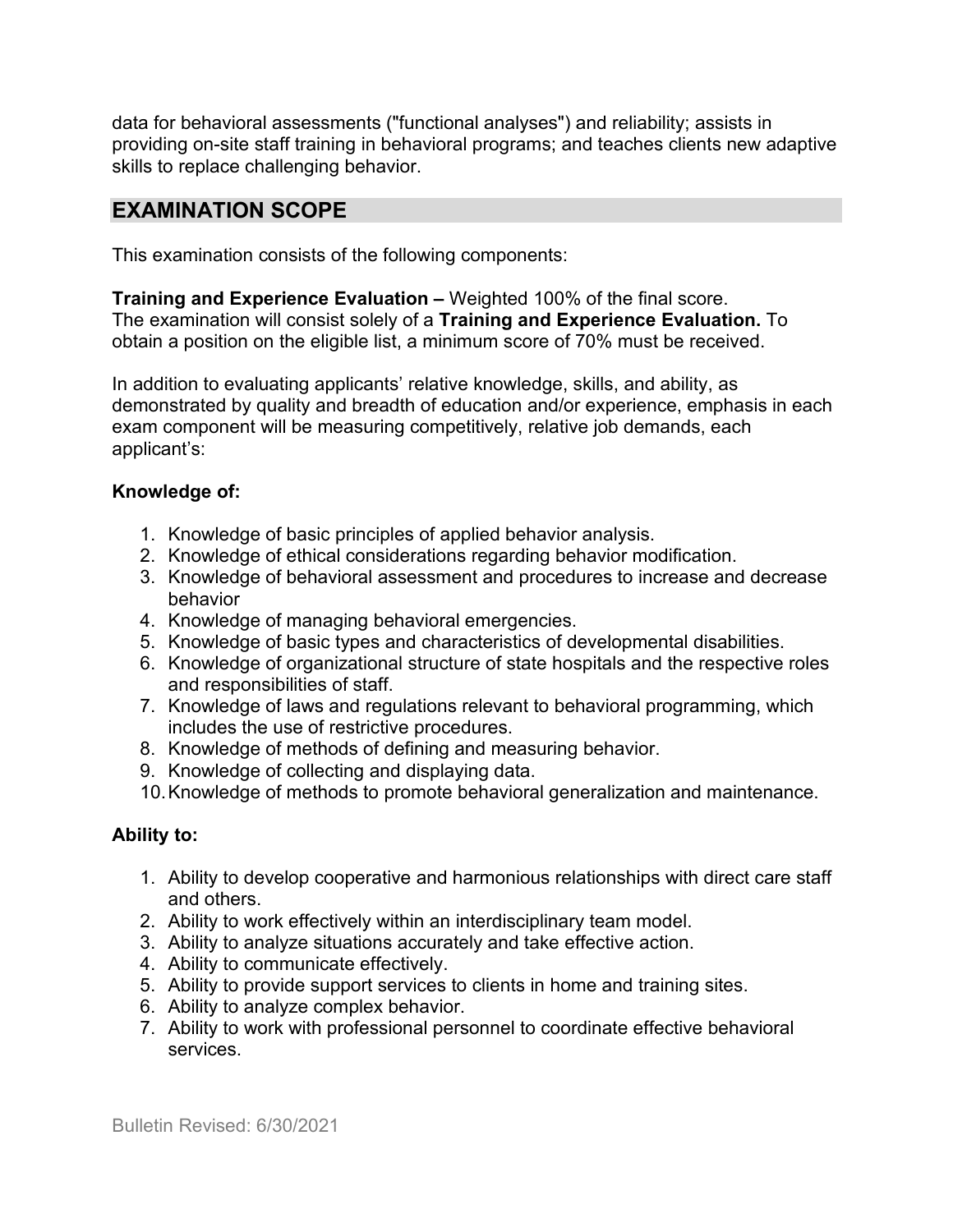## **ELIGIBLE LIST INFORMATION**

A Servicewide, Open eligible list for the **BEHAVIOR SPECIALIST II** classification will be established for use by all state agencies.

The names of **successful** competitors will be merged onto the eligible list in order of final score regardless of exam date. Eligibility expires **12 months** after it is established. Applicants must then retake the examination to reestablish eligibility.

Veterans' Preference will be granted for this examination. In accordance with Government Codes 18973.1 and 18973.5, whenever any veteran, or widow or widower of a veteran achieves a passing score on an open examination, he or she shall be ranked in the top rank of the resulting eligible list.

Veterans status is verified by the California Department of Human Resources (CalHR). Information on this program and the Veterans' Preference Application (Std. form 1093) is available online at the following website:

<https://www.jobs.ca.gov/CalHRPublic/Landing/Jobs/VeteransInformation.aspx>

Additional information on veteran benefits is available at the Department of Veterans Affairs.

Career credits are not granted for examinations administered on an Open or Promotional basis.

## **PREPARING FOR THE EXAMINATION**

Here is a list of suggested resources to have available prior to taking the exam.

- 1. **Employment History:** Employment dates, job titles, organization names and addresses, names of supervisors or persons who can verify your job responsibilities, and phone numbers of persons listed above.
- 2. **Education:** School names and addresses, degrees earned, dates attended, courses taken (verifiable on a transcript), persons or office who can verify education, and phone numbers of persons or offices listed above.
- 3. **Training:** Class titles, certifications received, names of persons who can verify your training, and phone numbers of persons listed above.

## **TAKING THE EXAMINATION**

**Step 1. Submit your Transcripts and application following the instructions above.**

**Step 2. [Click on this link to take the Behavior Specialist II](https://www.surveymonkey.com/r/ZTDMW7D) examination.**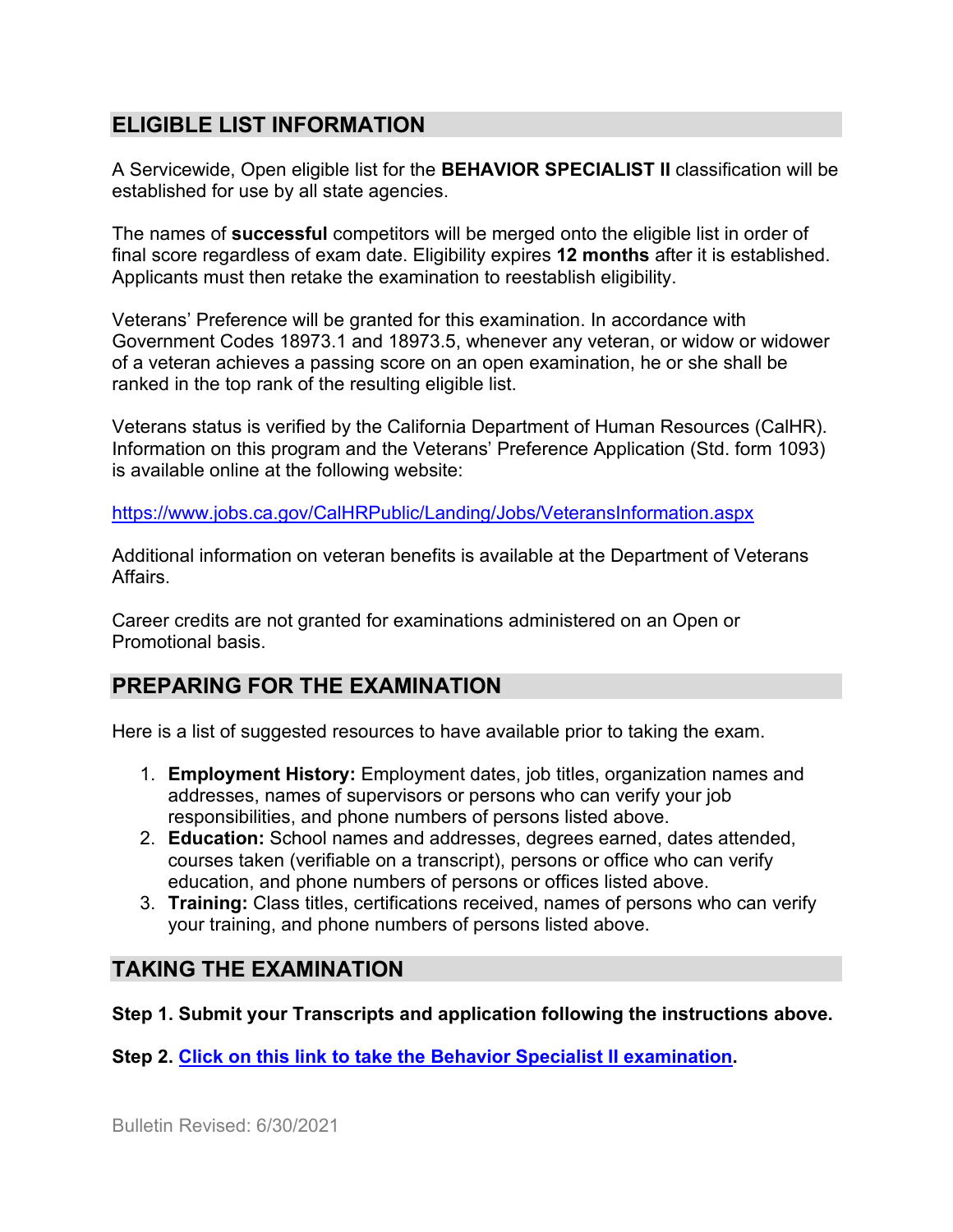**Once your application has been received and it has been determined that you meet the Minimum Qualifications for entrance into the examination, your examination will be processed, and you will receive your exam results by mail within 4 – 6 weeks of the cut-off-date stated above.**

#### **TESTING DEPARTMENTS**

Department of State Hospitals, Department of Developmental Services

## **CONTACT INFORMATION**

Questions relating to this exam should be directed to:

Department of State Hospitals Selection Services Unit Monday through Friday, 8am to 5pm (excluding State Holidays) Phone: 916-651-8832 Email: **[BehaviorSpecialistII@dsh.ca.gov](mailto:BehaviorSpecialistII@dsh.ca.gov)**

California Relay Service: 1-800-735-2929 (TTY), 1-800-735-2922 (Voice). TTY is a Telecommunications Device for the Deaf, and is reachable only from phones equipped with a TTY Device.

#### **EQUAL OPPORTUNITY EMPLOYER**

The State of California is an equal opportunity employer to all, regardless of age, ancestry, color, disability (mental and physical), exercising the right of family care and medical leave, gender, gender expression, gender identity, genetic information, marital status, medical condition, military or veteran status, national origin, political affiliation, race, religious creed, sex (includes pregnancy, childbirth, breastfeeding, and related medical conditions), and sexual orientation.

## **DRUG-FREE STATEMENT**

It is an objective of the State of California to achieve a drug-free State work place. Any applicant for State employment will be expected to behave in accordance with this objective, because the use of illegal drugs is inconsistent with the law of the State, the rules governing civil service, and the special trust placed in public servants.

## **GENERAL INFORMATION**

Examination and/or Employment Application (STD 678) forms are available at the California Department of Human Resources, local offices of the Employment Development Department, and through your CalCareer Account at the following website: